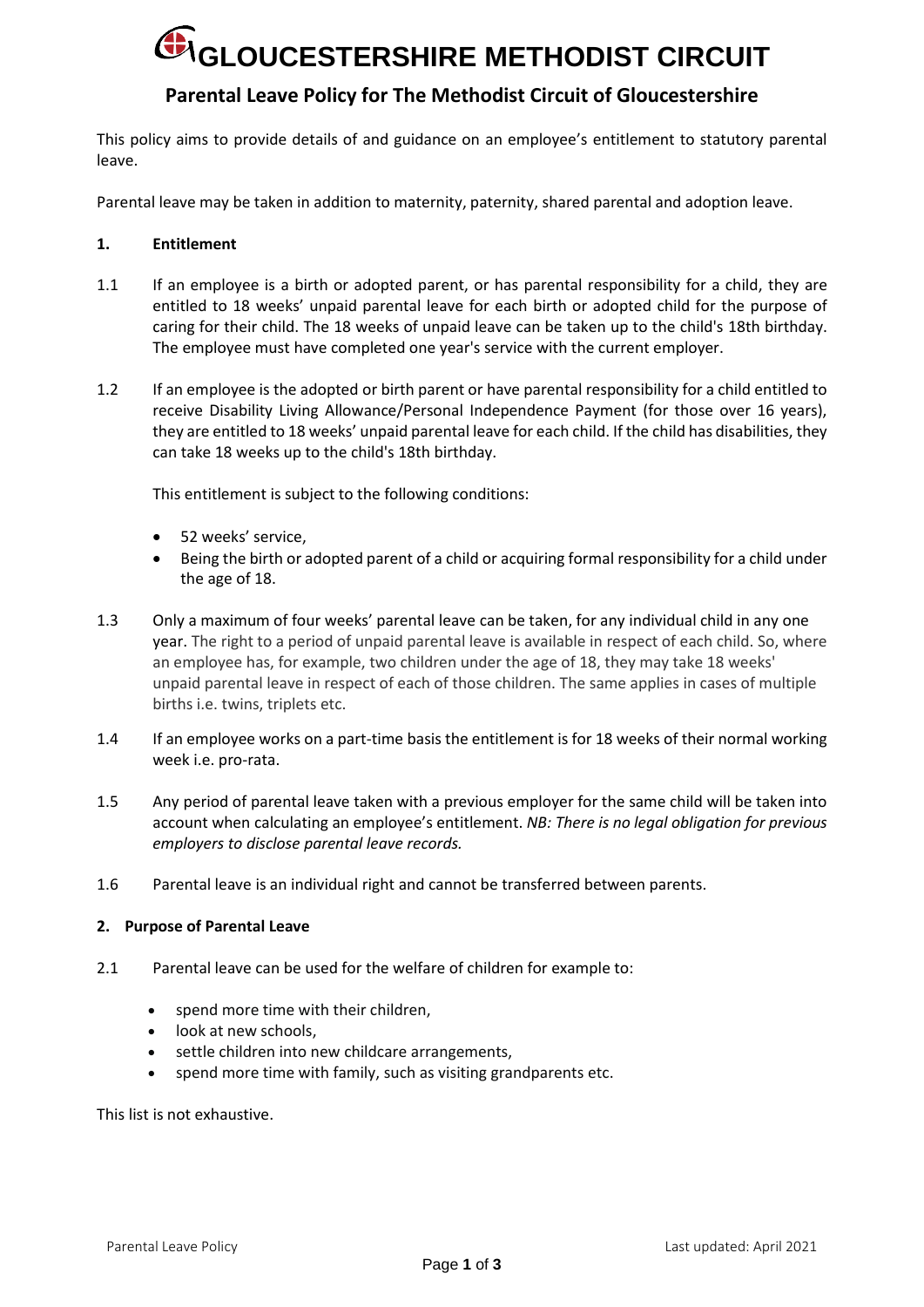### **GLOUCESTERSHIRE METHODIST CIRCUIT**

#### **3. Notifying the employer**

- 3.1 An employee must notify their line manager at least 21 days before either of the following:
	- the date on which they intend to start parental leave
	- before the beginning of the week in which they expect the child to be placed with them for adoption.
- 3.2 A Parental Leave Application Form should be completed, signed and sent to the line manager.
- 3.3 On the first occasion parental leave is requested the employee will be asked to provide evidence of their entitlement, for example their child's birth certificate to prove their child's age and that they have responsibility for that child. In the case of adoption, a Matching Certificate that will be issued to the employee by the authorised adoption agency/local authority.

#### **4. How Much Leave May Be Taken?**

4.1 Parental leave may be taken in blocks of at least a week. Other than parents with children who have disabilities, parents do not have the right to take parental leave in single days.

#### **5. Postponing the Commencement of Parental Leave**

5.1 In some circumstances the line manager may be unable to agree to an application for parental leave on the specific dates requested due to the particular needs of the Circuit at that time. In these circumstances the line manager will need to discuss the postponement with the employee and alternative dates will need to be mutually agreed. The line manager will need to confirm in writing this change to the employee within seven days of receiving the application. The alternative dates should as far as possible be reasonable within the time frame of the employee's request and their needs.

#### **6. Contractual Conditions**

- 6.1 At the end of a period of parental leave the employee will have the right to return to the same job under their original contract of employment and on the same terms and conditions with no break in continuous service.
- 6.2 If it is not possible for the employee to return to work at the end of their parental leave period due to any work related issues, they may return as soon as it is practical to do so. This should be discussed and agreed with the line manager/ District Lay Employment Secretary (DLES).
- 6.3 The employee will be entitled to benefit from any terms and conditions of employment, other than pay, which would apply if they had not been absent on parental leave. If, for example, a pay award takes place during the parental leave period this will be applied on your return.
- 6.4 The employee will continue to accrue annual leave during parental leave.

#### **7. Pension**

7.1 The employee should contact the pension provider directly to get advice and information about arrangements for this period.

#### **8. Employee loans**

8.1 If the employee is in receipt of a loan (for example season ticket) they should liaise with the line manager to ensure that the outstanding loan amount is repaid within the agreed time frame. This